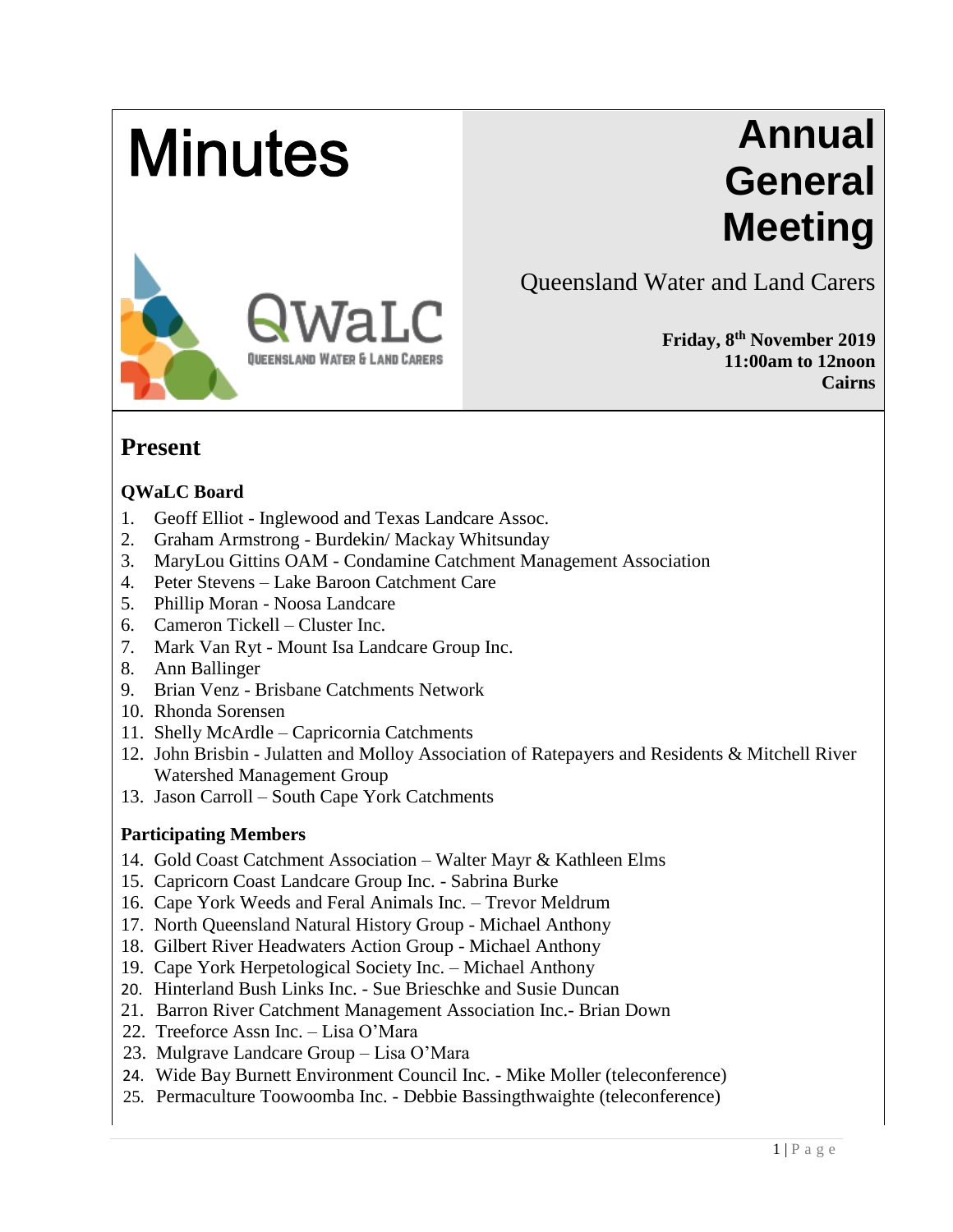#### **Members via Proxies**

Organisation proxy will act for: Name of Proxy

26. Forever Wild - Fiachra Kearney Geoff Elliot

- 27. BIEPA Diane Oxenford and Brian Venz
- 28. Upper Paroo Sustainable Production Group Cathy Zwick Geoff Elliot
- 29. Pelican and Seabird Rescue Hammy Forrest Geoff Elliot
- 30. South Myall Landcare Glenys Bowtell MaryLou Gittins
- 31. Cubberla Witton Catchment Network Brian Venz
- 32. Friends of the Yarraman Creek Susan Reilly Geoff Elliot
- 33. Whites Hill Pine Mountain Community Group Heather Barns Mark van Ryt
- 34. Petrie Creek Catchment Care Group –Sharon Hanna Geoff Elliot
- 35. Bremer Catchment Association Inc. Bill Steentsma Brian Venz
- 36. North East Downs Landcare Group Graham Cooke MaryLou Gittins
- 37. Moola Creek Landcare David Lange MaryLou Gittins
- 38. Allora Landcare Group Hugh Huston MaryLou Gittins

**Staff** – Darryl Ebenezer (EO), Lane Pilon (minutes)

#### **Apologies:**

Brisbane Valley Kilcoy Landcare Group – Michelle Ledwith Caring for Wildlife and Carers Inc - Desley Cook Channel Landcare Group – Rhondda Alexander Friends of Currimundi Lake – Rhondda Alexander Friends of the Forest Inc. – Chris Henderson Frog Safe – Deborah Pergolotti Gympie & District Landcare Group Incorporated - Lavina Shaw Lockyer Uplands Catchments - Diane Guthrie Lowe Isles Preservation Society - Kath Anich Lower Mary River Land and Catchment Care Group – Lesley Bradley Maroochy Landcare Group Inc. - Esma Armstrong OAM Moola Creek Landcare – David Lange NQCC – Tarquin Moon South Myall Catchment Landcare Group Inc. - Glenys Bowtell Towerhill and Torrens Creek Landcare - Bernadine Davison YADCA - Nigel Anns

| <b>Minutes</b>                                                                                                                                                                                                                                |                                                                                                                                                                                                                                                                                                                                         |               |  |  |
|-----------------------------------------------------------------------------------------------------------------------------------------------------------------------------------------------------------------------------------------------|-----------------------------------------------------------------------------------------------------------------------------------------------------------------------------------------------------------------------------------------------------------------------------------------------------------------------------------------|---------------|--|--|
| <b>Item Description</b><br><b>Item</b>                                                                                                                                                                                                        | <b>Motion/Action</b>                                                                                                                                                                                                                                                                                                                    | <b>Person</b> |  |  |
| <b>Preliminaries</b>                                                                                                                                                                                                                          |                                                                                                                                                                                                                                                                                                                                         |               |  |  |
| Open Welcome & Acknowledgement<br>The Chair opened the meeting by<br>acknowledging the Traditional Owners of the<br>land upon which the meeting took place,<br>welcoming of all the participants, and<br>confirmed that a quorum was present. | "We acknowledge the Traditional Owners<br>of the lands where we meet and pay<br>respect to their Elders - past, present and<br>$emerging - and we acknowledge the$<br>important and practical role Aboriginal<br>and Torres Strait Islander people continue<br>to play within communities both in<br>Queensland and across the nation." |               |  |  |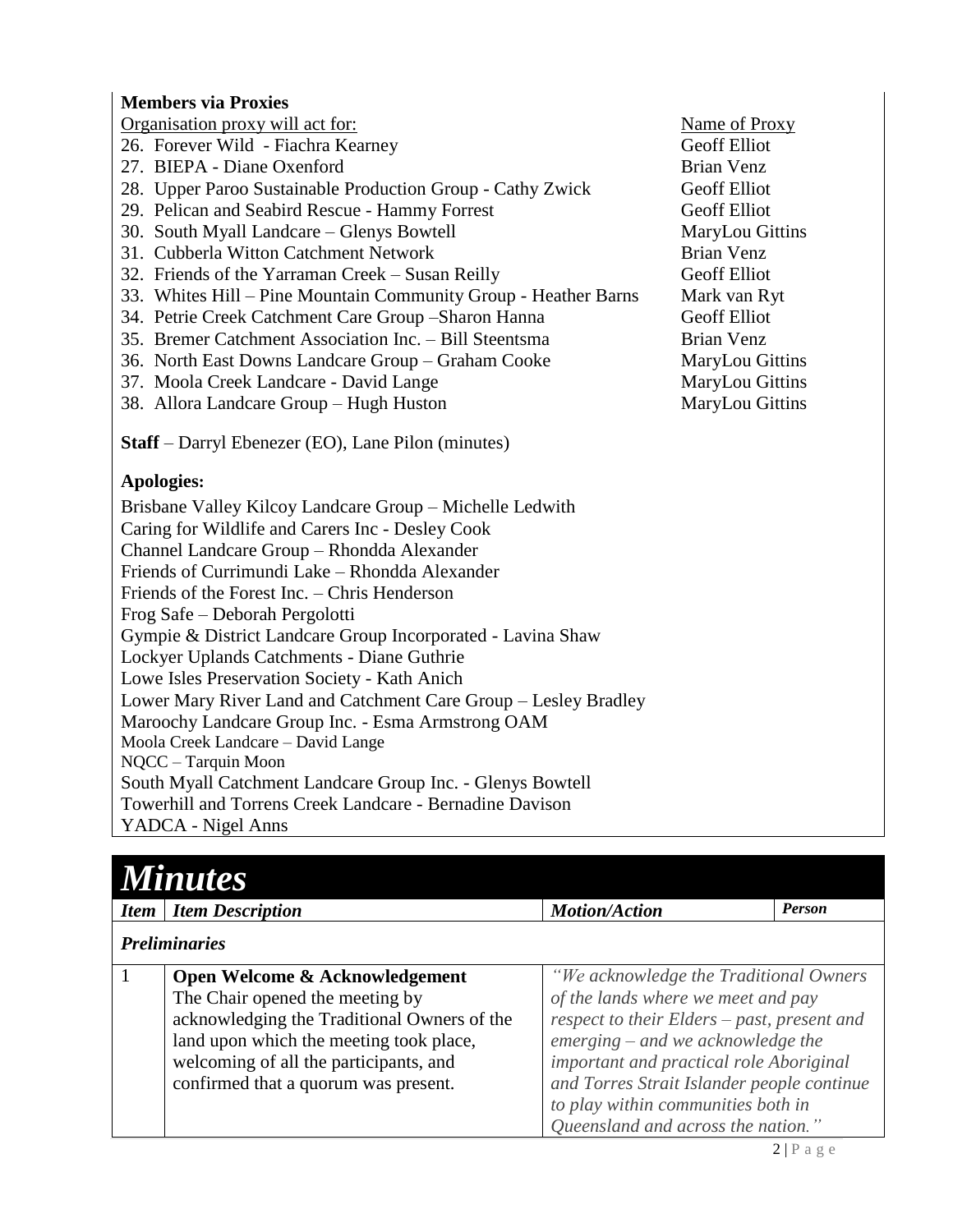| $\overline{c}$ | Apologies, Proxies, Adoption of the Agenda<br>and Declarations of Interest      |                                                                                                                                               |
|----------------|---------------------------------------------------------------------------------|-----------------------------------------------------------------------------------------------------------------------------------------------|
|                | Apologies and proxies, as per the attendance<br>list, were noted.               | The apologies and proxies were noted by<br>the meeting.                                                                                       |
|                | <b>Minutes from previous AGM</b>                                                |                                                                                                                                               |
|                | The minutes of the previous AGM, held $7th$ of<br>November 2018, were reviewed. | Motion: that the minutes of 2018 AGM be<br><i>accepted as true and correct.</i><br>Moved – MaryLou Gittins<br>Seconded -Phil Moran<br>Carried |

## *Items for Decision*

| $\overline{4}$ | <b>Reports</b>                                                                                                                                                                                                     |                                                                                                                                                |                                                                                                                                                                                              |
|----------------|--------------------------------------------------------------------------------------------------------------------------------------------------------------------------------------------------------------------|------------------------------------------------------------------------------------------------------------------------------------------------|----------------------------------------------------------------------------------------------------------------------------------------------------------------------------------------------|
|                | 4.1 Chair's Report<br>Geoff Elliot presented the Chair's Report,<br>as presented in the QWaLC Annual Report,<br>for 2018/2019.<br>The sad passing of South West Board<br>Representative, Scott Sargood, was noted. |                                                                                                                                                | <u>Motion: That the Chair's Report be</u><br>accepted.<br>Moved - Geoff Elliot<br>Seconded – Phil Moran<br>Carried                                                                           |
|                | 4.2 Treasurer's Report<br>Financial Statements (2018/19)<br>The Treasurer presented the audited<br>financials, as made available at the meeting.                                                                   |                                                                                                                                                | Motion: that the Audited Financial<br>Statements be accepted.<br>Moved – Graham Armstrong<br>Seconded -MaryLou Gittins<br>Carried                                                            |
|                |                                                                                                                                                                                                                    |                                                                                                                                                | Motion: that John Gosper Audit &<br><b>Assurance Pty Ltd.be appointed as Auditor</b><br>for the 2019/20 financial year.<br>Moved - Graham Armstrong<br>Seconded – Cameron Tickell<br>Carried |
| 5              | Endorsement of 2019/2020 QWaLC Board<br><b>Members:</b>                                                                                                                                                            |                                                                                                                                                |                                                                                                                                                                                              |
|                | <b>Geoff Elliot</b><br><b>Graham Armstrong</b><br><b>Jason Carroll</b><br>John Brisbin<br>Phillip Moran<br><b>Cameron Tickell</b><br>MaryLou Gittins OAM                                                           | Qld. Murray Darling<br>Burdekin/Mackay<br>Cape York/Torres<br>Southern/Northern<br>Gulf<br><b>Burnett Mary</b><br>South West Qld.<br>Condamine | Motion: that the Board Members be<br>endorsed for 2019/2020.<br>Moved - Trevor Meldrum<br>Seconded - Sabrina Burke<br>Carried                                                                |